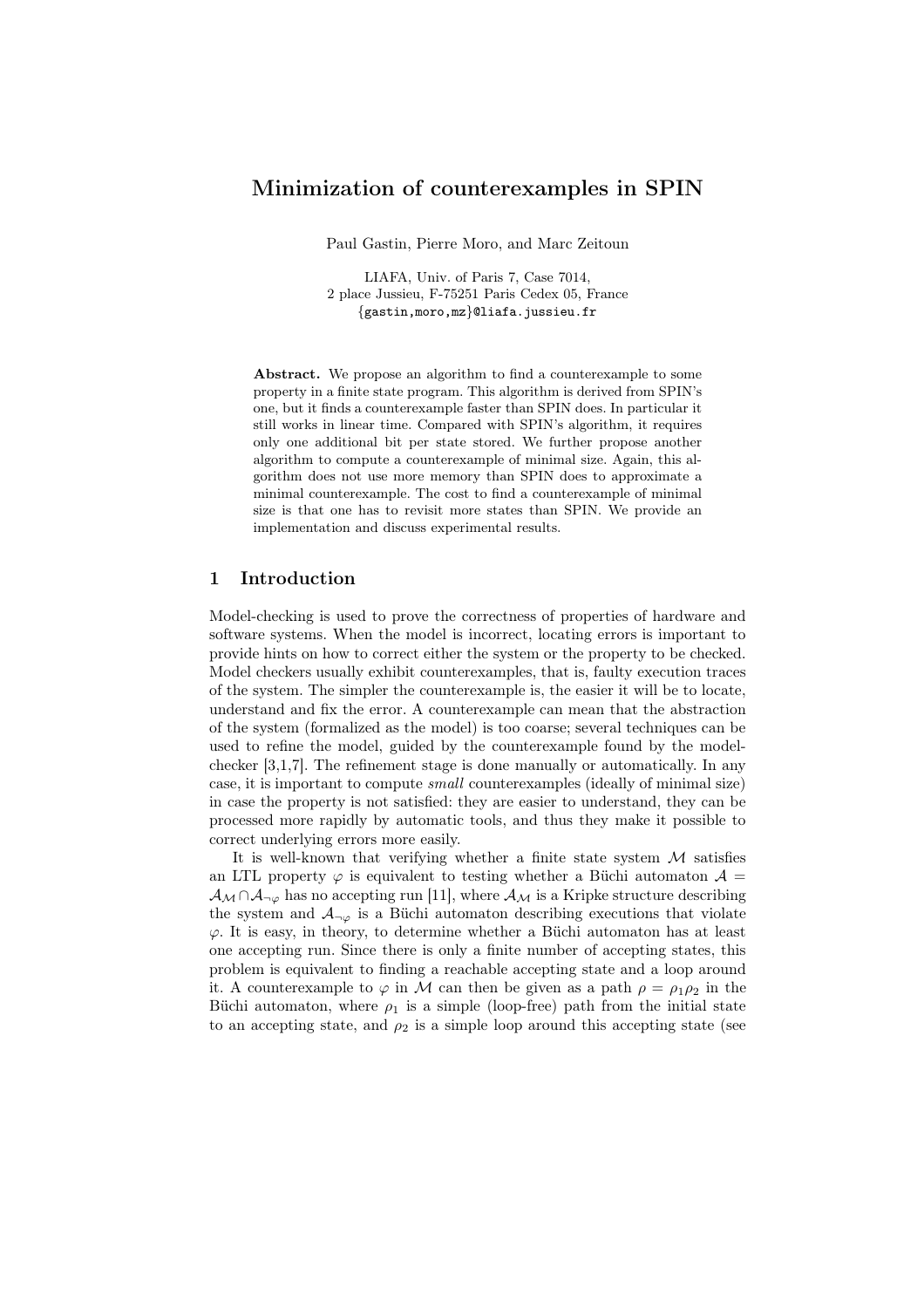

Fig. 1. An accepting path in a Büchi automaton

Figure 1). The model-checker SPIN[9,8] can find counterexamples by exploring on the fly the synchronized product of the system and the property. Our goal is to find short counterexamples while sparing memory. The first trivial remark is that we can reduce the length of a counterexample if we do not insist on the fact that the loop starts from an accepting state. Hence, we consider counterexamples of the form  $\rho = \rho_1 \rho_2 \rho_3$  where  $\rho_1 \rho_2$  is a path from the initial state to an accepting state, and  $\rho_3 \rho_2$  is a simple loop around this accepting state (see Figure 2). A minimal counterexample can then be defined as a path of this form, such that the length of  $\rho$  is minimal.



Fig. 2. An accepting path in a Büchi automaton

Finding a counterexample, even of minimal size, can of course be done in polynomial time using minimal paths algorithms based on breadth-first traversals. However, breadth-first traversals are not well-suited to detect loops. Moreover, the model of the system frequently comes from several components working concurrently, and the resulting Büchi automaton can be huge. Therefore, memory is a critical resource and, for instance, we cannot afford to store the minimal distance between all pairs of states. Therefore, we retain SPIN's approach and we use a depth-first search-like algorithm [10,5]. Depth-first traversals are well suited to detect loops, but they are not adapted for computing distances between states, which makes the problem more difficult than it first appears.

With this approach, there are actually two difficulties: the first one is to find one counterexample, the second one is to find a small counterexample, and ideally a minimal one.

SPIN has an option to reduce the size of counterexamples it finds. Yet, it does *not* provide the smallest one and results frequently remain too large and difficult to read, even when considering simple systems. For instance, on a natural liveness property on Dekker's mutual exclusion algorithm, SPIN provides a counterexample with 173 transitions. In this case, it is not difficult to see that an error occurs after 23 steps. The reason is that SPIN's algorithm for reducing the size of counterexamples misses lots of them and therefore fails to find the shortest one. Our contribution is the following:

– We propose an algorithm to find a counterexample of a Promela model in linear time. This algorithm is derived from SPIN's, but finds a counterex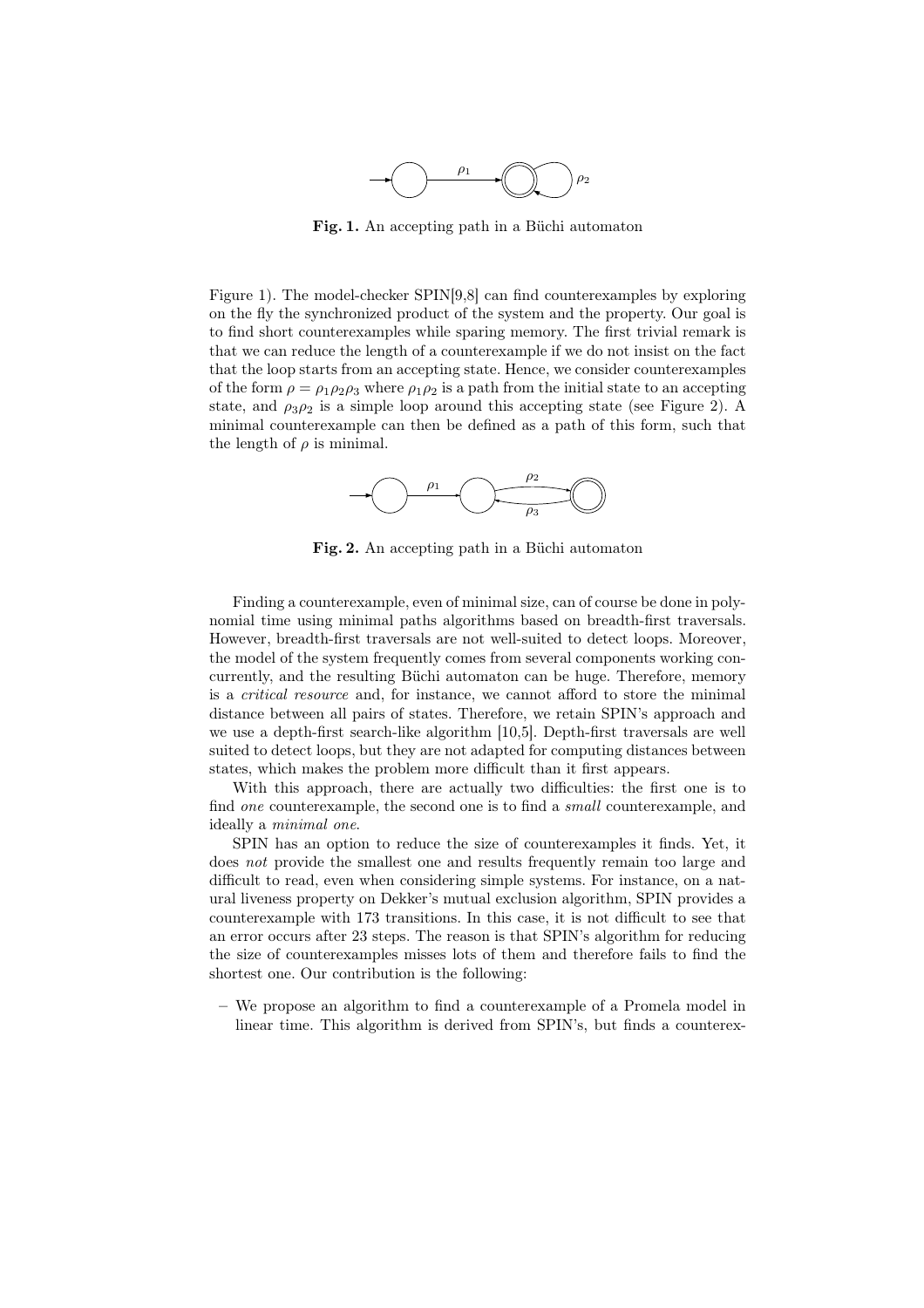ample faster than SPIN does. Moreover, compared with SPIN's algorithm, it only requires one additional bit per state stored.

- We propose another algorithm to compute a counterexample of minimal size, once a first counterexample has been found. This algorithm does not use more memory than SPIN does with option -i when trying to reduce the size of counterexamples. The cost of finding the shortest counterexample is to revisit more states than SPIN does. However, the algorithm can actually output a sequence of counterexamples of decreasing length found during its execution and can be stopped at any time. The algorithm is also well suited for bounded-model checking: given a maximal size of the counterexamples to be found, it returns one of the smallest such counterexamples, if any.
- We have implemented a version of the last algorithm whose results are indeed much smaller than those given by SPIN. For instance, for Dekker's algorithm, it actually finds the 23 states counterexample.
- We finally propose other improvements to SPIN's algorithm.

The paper is organized as follows. In Section 2, we describe the algorithm to find a first counterexample and we prove its correctness. However, there is no guarantee that this counterexample is of minimal size. In Section 3, we present an algorithm finding a minimal counterexample. While explaining these algorithms, we exhibit various problems that may arise when computing a counterexample with the current SPIN algorithm. An implementation and experimental results are described in Section 4.

## 2 Finding the first counterexample

Let  $\mathcal{A} = (S, E, s_1, F)$  be a Büchi automaton where S is a finite set of states,  $E \subseteq S \times S$  is the transition relation,  $s_1 \in S$  is the initial state and  $F \subseteq S$  is the set of accepting states. Usually transitions are labeled with actions but since these labels are irrelevant for the emptiness problem, they are ignored in this paper. In pictures, the initial state is marked with an ingoing edge and accepting states are doubly circled. If a state has  $k$  outgoing transitions, we number them from 1 to  $k$ . Transitions from a state will be considered by the algorithms in the order given by their labels.

A path in an automaton is a sequence of states  $\gamma = t_1 t_2 \cdots t_k$  (also denoted  $t_1, t_2, \ldots, t_k$  such that for all  $i < k$  there is a transition from  $t_i$  to  $t_{i+1}$ . We call k the length of  $\gamma$ , and we denote it by  $|\gamma|$ . The empty path, with no state, is denoted by  $\varepsilon$  and it has length 0. We say that  $\gamma$  is *simple* if  $t_i \neq t_j$  for all  $i \neq j$ .

A loop is a path  $t_1t_2 \cdots t_k$  with  $t_k = t_1$ . A loop is accepting if it contains an accepting state. A loop  $t_1t_2 \cdots t_k$  is a cycle if  $t_1t_2 \cdots t_{k-1}$  is a simple path.

An accepting path, or counterexample, is of the form  $\gamma = s_1 \cdots s_k \cdots s_{k+\ell}$ where  $s_1 \cdots s_k$  is a path starting from the initial state and  $s_k \cdots s_{k+\ell}$  is an accepting loop. Abusing the language, we say that  $\gamma$  is a *simple accepting path* if in addition  $s_1 \cdots s_k \cdots s_{k+\ell-1}$  is simple.

In this section, we describe an algorithm finding the first counterexample. It is similar to the nested DFS described in [9,5,2,10], with an improvement that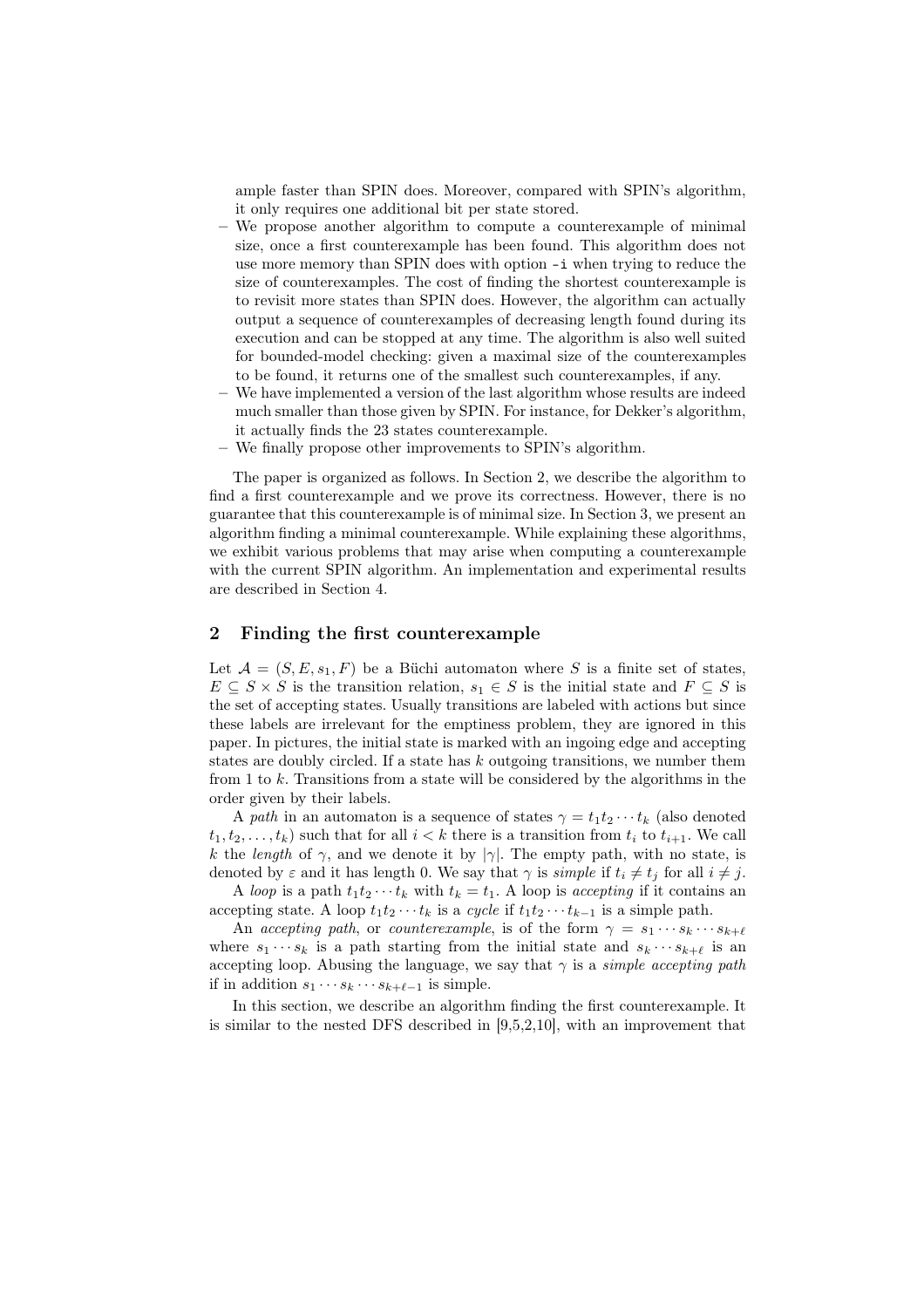avoids revisiting some states unnecessarily. This improvement is also useful when minimizing the size of the counterexample.

Algorithm 1 uses 4 colors to mark states: white  $\langle$  blue  $\langle$  red  $\langle$  black. (We also mark states in grey, but this is just for simplifying the proof.) The color of a state can only increase. At the beginning, all states are white and the algorithm DFS blue is called on the initial state  $s_1$ .

Two DFSs alternate, the blue and red ones. The blue DFS is used to locate reachable accepting states and to start red DFSs from these accepting states in postfix order with respect to the covering tree defined by the blue DFS. A red DFS starts (and interrupts the blue one) whenever one pops an accepting state in the blue DFS. A red DFS only visits blue states, that is states already visited by the blue DFS. We will show that if a red DFS initiated from an accepting state  $r$  terminates without finding a counterexample then no state reachable from  $r$  may be part of an accepting path. Hence, the color of all states reachable from  $r$  may be set to black. This is the purpose of the black DFS.

The DFSs used define, at any time, a current path from the initial state to the current state. For convenience, this current path is stored in a global variable cp. Actually, this is not necessary with our recursive presentation, since it may be obtained as a by-product of the execution stack when the counterexample is found. (For efficiency, SPIN uses an iterative implementation of the DFS, and stores the current path in a global variable.)

Each state  $s \in S$  is represented by a structure and the algorithm requires the following additional fields. The extra cost of these data is only 3 bits for each state, while the nested DFS implemented in SPIN only needs 2 bits per state.

- Color color initially white.
- Boolean is\_in\_cp initially false. This flag is used to test in constant time whether a state belongs to the current path.

When we write **for all**  $t \in E(s)$  in the algorithms (see *e.g.* Algorithm 1), we assume that the successors  $\{t \in S \mid (s,t) \in E\}$  of s are returned in a fixed order, which is in particular the same in DFS\_blue and DFS\_red. This fact is important for the correctness of Algorithm 1. We establish simultaneously the following invariants.

**Lemma 1.** (1) Invariant for  $DFS_b$  blue: no black state is part of a simple accepting path and all states reachable from a black state are also black.

(2) Invariant for DFS\_red initiated from DFS\_red(r) with  $r \in F$ : either no state reachable from  $r$  is part of a simple accepting path, or there is a simple accepting path going through r and using no black or grey state.

*Proof.* (1) During DFS\_blue(s), if we execute line 8 then all successors of s are black and the result is clear by induction. Now, assume that we execute line 11. Then  $DFS\_red(s)$  was executed completely and the color of s is grey. Using (2) (with  $r = s$ ) we deduce that no state reachable from s is part of a simple accepting path. Hence, after executing  $DFS\_black(s)$ , the invariant is still satisfied.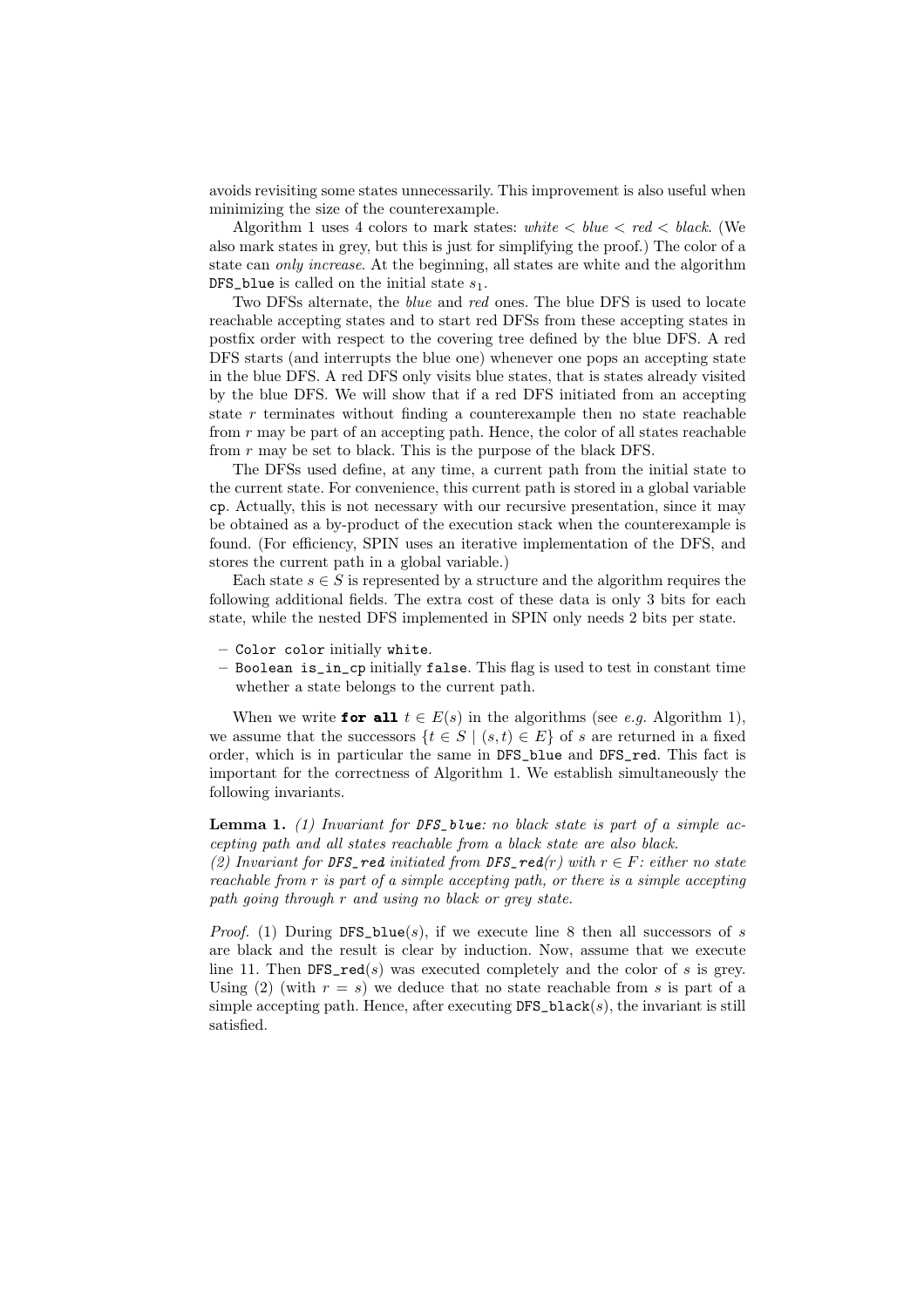Algorithm 1 A version of the nested DFS algorithm: the color-DFS void DFS\_blue (State s ) 1:  $push(cp, s); s \rightarrow is_in_cp := true; s \rightarrow color := blue$ 2: for all  $t\in E(s)$  do 3: if  $(t{\rightarrow}\texttt{is\_in\_cp}$  and  $t\in F)$  then exit with  $\texttt{cp}\cdot t$  as counterexample  $4:$ lse if  $(t{\rightarrow}\text{color}=\text{white})$  then <code>DFS\_blue( $t$ )</code> end if 5: end for 6:  $pop(cp); s \rightarrow is_in_cp := false$ 7: if  $(\forall t \in E(s), t \rightarrow color = black)$  then 8:  $s \rightarrow$ color := black 9: else if  $(s\in F)$  then 10: DFS  $red(s)$ 11:  $DFS\_black(s)$ 12: **end if** void DFS\_red (State s) 1:  $push(cp, s); s \rightarrow is_in_cp := true; s \rightarrow color := red$ 2: for all  $t\in E(s)$  do 3: if  $(t{\rightarrow}\texttt{is\_in\_cp}$  and  $(t\in F$  or  $t{\rightarrow}\texttt{color}=blue)$ ) then 4: exit with  $cp \cdot t$  as counterexample  $5:$ lse if  $(t{\to} {\sf color} = {\tt blue})$  then 6: DFS  $red(t)$ 7: **end if** 8: end for 9:  $pop(op)$ ;  $s \rightarrow is\_in\_cp$  := false 10:  $s \rightarrow$ color := grey /\* \* Note that line 10 of DFS\_red is not part of the actual algorithm. \* Its purpose is simply to clarify the correctness proof. \* Therefore there are actually only four colors as stated in the \* description above. \*/ void DFS\_black (State s ) 1:  $s \rightarrow$ color := black 2: for all  $t\in E(s)$  do 3: if  $(t{\rightarrow} {\sf color} \neq {\sf black})$  then <code>DFS\_black( $t$ )</code> end if 4: end for

(2) This is the difficult part. First, note that when entering  $DFS\_red(r)$  there are no grey states and we get property (2) directly from (1). Now, this invariant may only be affected by the execution of line 10 inside some  $DFS\_red(s)$ . When executing this statement, all successors of s are either black, grey, or red. Note that a red successor of s is necessarily on the current path between  $r$  and s since the states on  $cp(r)$  are still blue, where  $cp(r)$  is the current path when  $DFS_{red}(r)$  was called.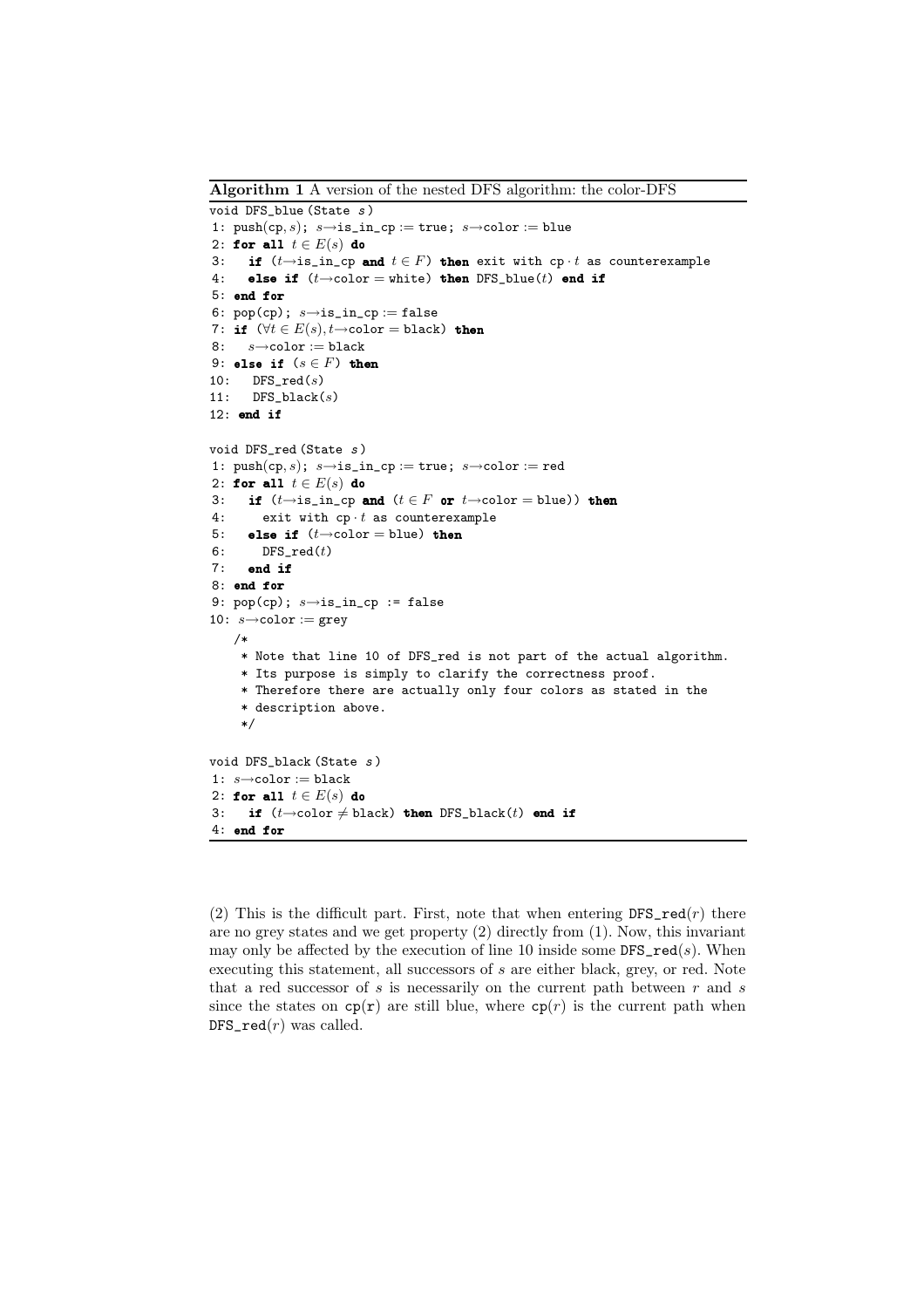Assume that there exists a simple accepting path  $\alpha$  going through r and using no black or grey state. Note that all paths using no black state and going from r to an accepting state must cross  $cp(r) \cdot r$ . This is due to the postfix order of the calls DFS\_red(t) for  $t \in F$ . Since we can reach an accepting state, following  $\alpha$ from r, unwinding  $\alpha$  once if necessary, we get a path  $\beta$  from r to  $cp(r) \cdot r$  using no black or grey state. The path  $cp(r) \cdot \beta$  is a simple accepting path using no black or grey state.

If  $s \notin \beta$  then the invariant still holds after setting the color of s to grey in line 10. Assume now that  $s \in \beta$  and let t be the successor of s on the path  $\beta$ . The color of t must be red. Let v be the last state of  $\beta$  whose color is red and write  $\beta = \beta_1 v \beta_2$ . Since the color of v is red, it is on the current path between r and s and  $cp(r) \cdot r$  is a prefix of  $cp(v) \cdot v$ . Therefore,  $cp(v) \cdot v\beta_2$  is a simple accepting path using no grey or black states and does not contain s. Hence, the invariant still holds after setting the color of s to grey at line 10.  $\Box$ 

Remark 1. One can prove that if a call DFS\_red(r) with  $r \in F$  terminates without finding a counterexample, then all states reachable from  $r$  are black or grey. Therefore, at line 10 of  $DFS\_red(s)$ , we could set the color of s to black directly and remove line 11 (the call to DFS\_black) in DFS\_blue. This modification is fine if we are only interested in finding the first counterexample. But when the color of some state s is set to grey, then we do not know whether s is part of a counterexample or not. In other words, one can deduce that a grey state cannot be part of a counterexample only when the initial call  $DFS\_red(r)$ , with  $r \in F$ , terminates. In order to avoid revisiting unnecessarily some states, the minimization algorithm presented in Section 3 can use the fact that a black state cannot be part of a counterexample. This is why we do not use this modification.

Since the algorithm visits a state at most 3 times, Algorithm 1 terminates. Moreover, one gets as a corollary of Lemma 1 the following statement.

**Proposition 1.** If a Büchi automaton  $\mathcal A$  admits a counterexample, then Algorithm 1 finds a counterexample on input A.

## 2.1 Comparison with SPIN's algorithm

The difference between our algorithm and SPIN's is that SPIN does not paint states in black to avoid unnecessary revisits of states. More precisely, in SPIN's algorithm, lines 7 to 12 of DFS\_blue are replaced with

#### if  $s\in F$  then  $r:=s$ ; <code>DFS\_red( $s)$ </code> endif

where  $r$  is a global variable used to memorize the origin of the red DFS. To illustrate the benefit of black states, consider the automaton below. Recall that the transition labels indicate in which order successors are considered by the DFSs. With SPIN's algorithm, the large tree is visited twice. The first visit is started with  $DFS_b \leq 2$  and the second one with  $DFS_{red}(3)$ . With our algorithm, when DFS\_blue(2) terminates, state 2 is black. Indeed, DFS\_blue is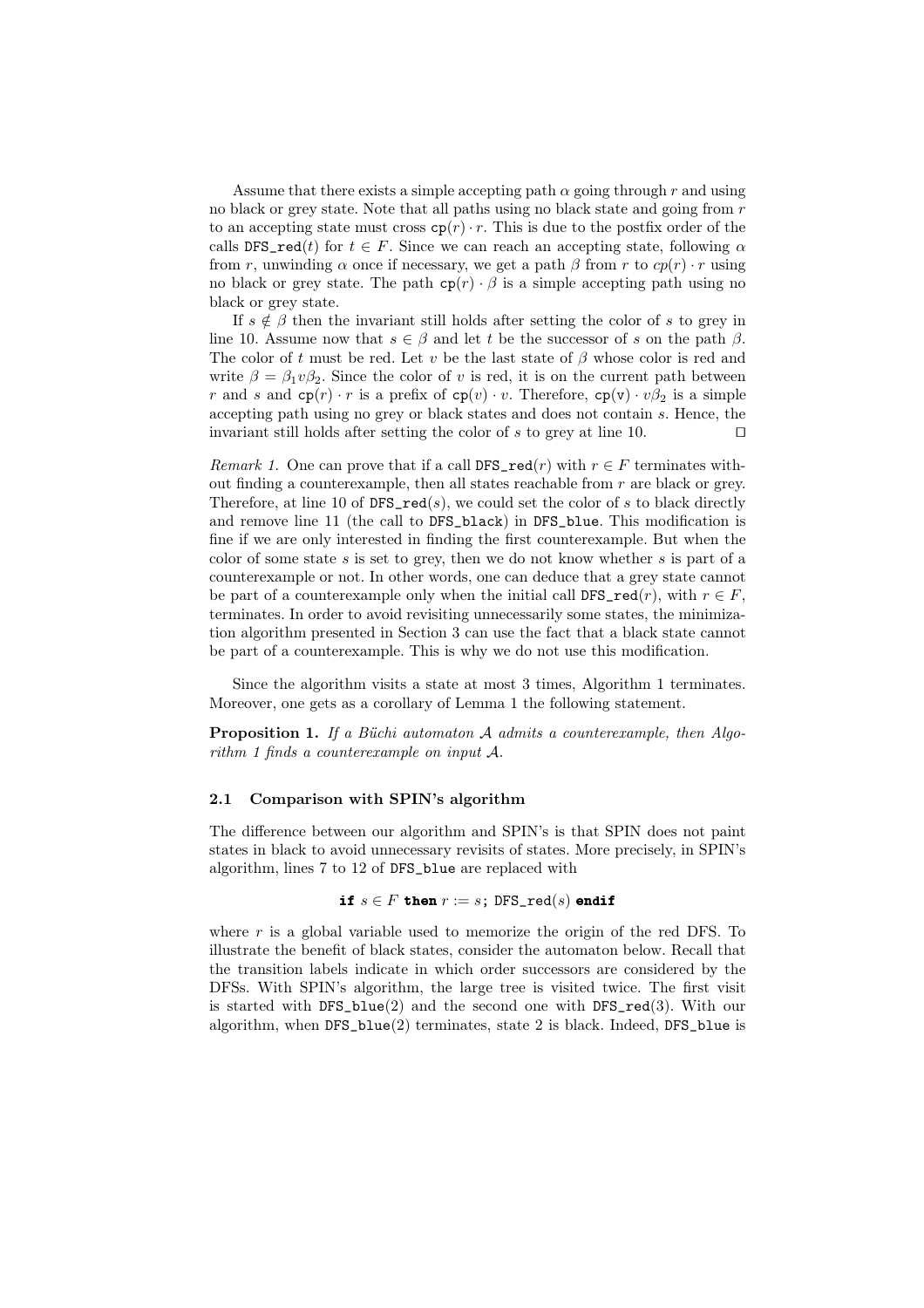called recursively on each state of the tree accessible from state 2. All leaves of this tree, which have no successor, are marked black at lines 7–8, and this propagates back to state 2. Therefore the tree will not be revisited by DFS\_red(3).



## 3 Finding a minimal counterexample

To find a minimal counterexample, we use a depth-first search [4] which does not necessarily stop when it reaches a state already visited. Indeed, reaching a state s with a distance to the initial state  $s_1$  smaller than for the previous visit of s may lead to a shorter counterexample.

Therefore, in addition to the fields used in Algorithm 1, each state has an integer field depth, storing the smallest length of current paths on which that state occurred. This field remains infinite as long as the state has not been visited, and it can only decrease during the algorithm. We also use an additional variable mce, a stack of states containing the minimal counterexample found so far. It is initially empty. At the end of the algorithm, it will contain a minimal counterexample of the whole automaton.

#### 3.1 SPIN's algorithm

The current algorithm implemented in SPIN to find a small counterexample is a variation of the nested DFS algorithm [10]. It carries on the visit below a state either if the state is new or if it is found more quickly than during the previous visits. (And, before popping an accepting state, it looks for a loop from that state.) This algorithm cannot guarantee to find a minimal counterexample. The reason is that, after finding the first counterexample, SPIN backtracks whenever it reaches a state with a path longer than the stored distance to the initial state. This is due to the false intuition that using a longer path will never yield a shorter counterexample. There are two cases where this is not appropriate and the minimal counterexample is missed. The following examples illustrate these two cases. As before, transition labels indicate in which order they are visited.

In the automaton of Fig. 3, the first counterexample found is  $s_1s_2s_3s_4s_5s_6s_3$ .



Fig. 3. Missing the minimal counterexample: case 1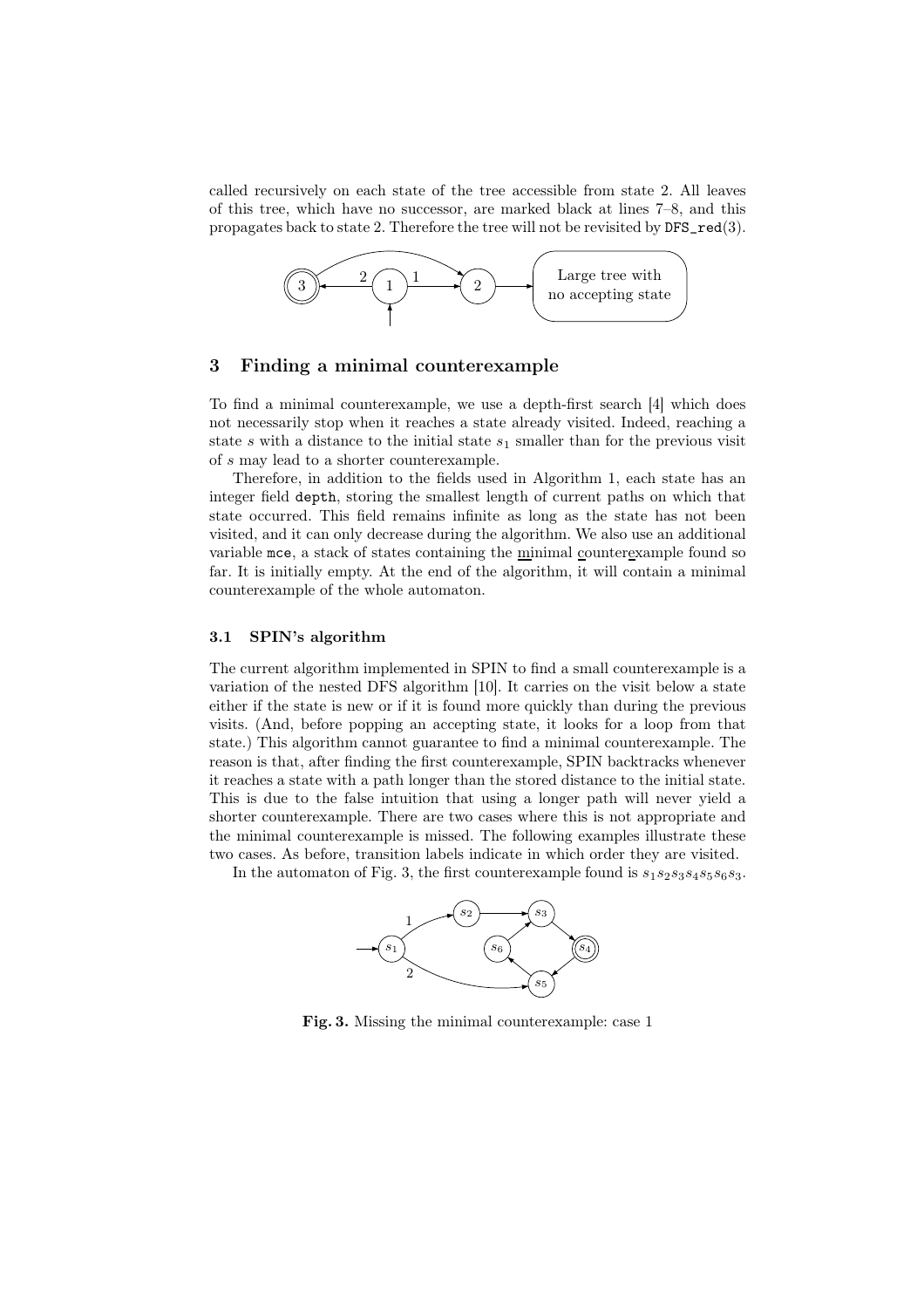After this visit, the state depths are set as follows:  $(s_1, 1)$ ,  $(s_2, 2)$ ,  $(s_3, 3)$ ,  $(s_4, 4)$ ,  $(s_5, 5)$ ,  $(s_6, 6)$ . SPIN's algorithm then backtracks and  $s_5$  is reached from  $s_1$  with depth 2. Since this is smaller than the previous depth of  $s_5$  the visit proceeds to  $s_6$  which is reached now at depth 3, and then to  $s_3$ , reached at depth 4. But 4 is greater than the previous depth of  $s_3$  and SPIN's algorithm would backtrack missing the shortest counterexample which is  $s_1s_5s_6s_3s_4s_5$ .

The second case is when an accepting state is on the current path. Then, even if no depth was reduced after finding the first counterexample, one should revisit already visited states. An example is shown in Fig. 4.



Fig. 4. Missing the minimal counterexample: case 2

The first counterexample found (during the second depth-first search from  $s_2$ ) is  $s_1s_2s_3s_4s_1$  and the state depths are  $(s_1, 1), (s_2, 2), (s_3, 3), (s_4, 2)$ . Now, when we reach  $s_4$  from  $s_2$  with the current path  $s_1s_2s_4$ , no depth has been reduced and again SPIN's algorithm would backtrack missing the shortest counterexample which is  $s_1s_2s_4s_1$ . In this case, the relevant length that was reduced is the length from the accepting state  $s_2$  to  $s_4$  (from 2 to 1). Because memory is the most critical resource, it is not possible to store the length from all accepting states to each state. Therefore, we have to revisit states already visited.

To cope with these cases, Algorithm 2 has two operating modes: a normal one where several criteria can make the algorithm backtrack, and a more careful one, where the visit can only stop when either the current path loops, or becomes longer than the size of the minimal counterexample found so far. In this mode, states may be revisited several times. If the algorithm enters in careful mode while pushing a state  $s$  on the current path, it remains in this mode until that occurrence of s is popped off the current path.

In the example of Fig. 3, we would switch to careful mode at lines  $11-12$  of Algorithm 2 when visiting  $s_5$  for the second time, because the field  $s_5 \rightarrow$ depth gets reduced. In the example of Fig. 4, we would switch to careful mode at lines  $7-8$  when visiting  $s_2$ , an accepting state.

The important fact is that being careful only in these two situations is sufficient to catch a minimal counterexample.

#### 3.2 An algorithm finding the minimal counterexample

Algorithm 2 is again presented by a recursive procedure which tags states while visiting them. Its first argument is the state to be visited. Its second argument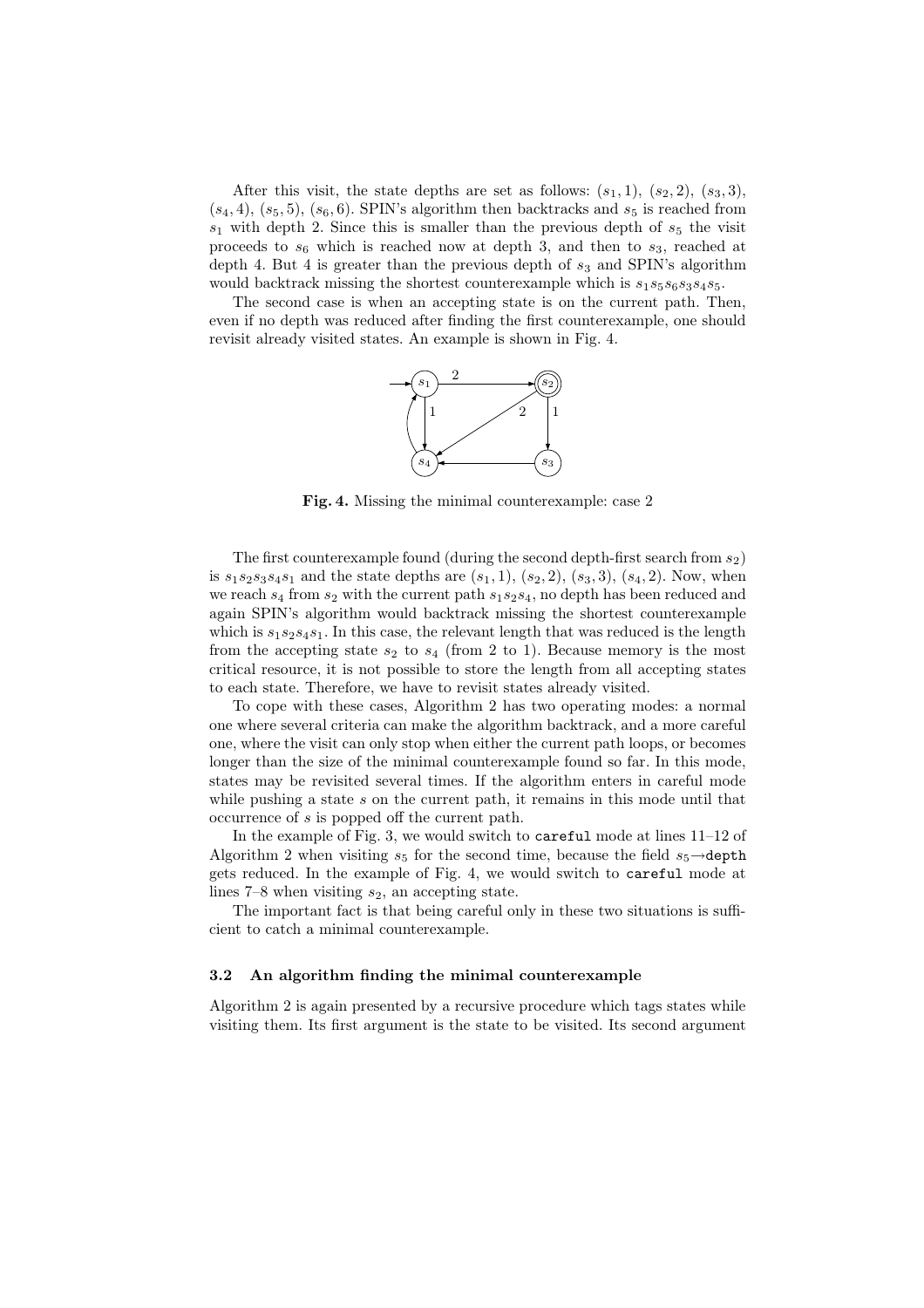is the mode, initially normal, used for the visit. When we detect that some counterexample might be missed in that mode, we switch to the careful mode by calling the procedure with careful as the second argument. The mode could be implemented as a global variable, which saves memory. Making it an argument of the procedure yields a simpler presentation of the algorithm.

Algorithm 2 Finding a minimal counterexample

```
void DFS_MIN (State s, Boolean mode)
1: push(cp, s)2: s \rightarrow depth := min(length(cp), s \rightarrow depth)
3: for all t\in E(s) do
4: if (\texttt{mce} = \varepsilon \texttt{ or } (\texttt{length}(\texttt{cp}) + 1 < \texttt{length}(\texttt{mce}))) then
5: if t \in \texttt{cp} then
6: if closes_accepting(t) then mce := cp.t end if
7.else if (mode = careful or t \in F) then
8: DFS_MIN(t, \text{careful})9:else if t\rightarrowdepth = \infty then
10: DFS_MIN(t, \text{mode})11:lse if \bigl((t{\rightarrow} {\mathtt{depth}}> {\mathtt{length}}(\mathtt{cp})+1\bigr) and {\mathtt{mce}}\neq \varepsilon\bigr) then
12: DFS_MIN(t, careful)13: end if
14: end if
15: end for
16: pop(cp)
```
In the description of Algorithm 2, we use the following functions:

- int length(p) returns the length of the path  $p$  (*i.e.*, its number of states). Since we only use it with cp and mce as arguments, one can maintain their lengths in two global variables, hence we may assume that this call requires  $O(1)$ -time.
- Boolean closes\_accepting(t) returns true iff  $cp \cdot t$  is an accepting path (assuming that cp itself is not accepting). To implement this function, one can use another stack of states recording, for each state s of the current path cp the depth in cp of the last accepting state of cp located before s. For instance, if the current path is  $[s_1, s_2, s_3, s_4, s_5, s_6]$  and only  $s_2$ ,  $s_5$ are accepting, then this stack contains  $[0, 2, 2, 2, 5, 5]$  (where 0 means that there is no accepting state). The function closes\_accepting can then be implemented:
	- in  $O(1)$ -time if we accept to store the depth of each state on the current path. To check that a state closing a cycle creates an accepting cycle, one checks that the depth of its occurrence on the current path is smaller than the depth of the last accepting state on the current path.
	- in  $O(n)$ -time otherwise, where n is the length of the current path. Nevertheless, the additional stack still gives useful information to avoid visiting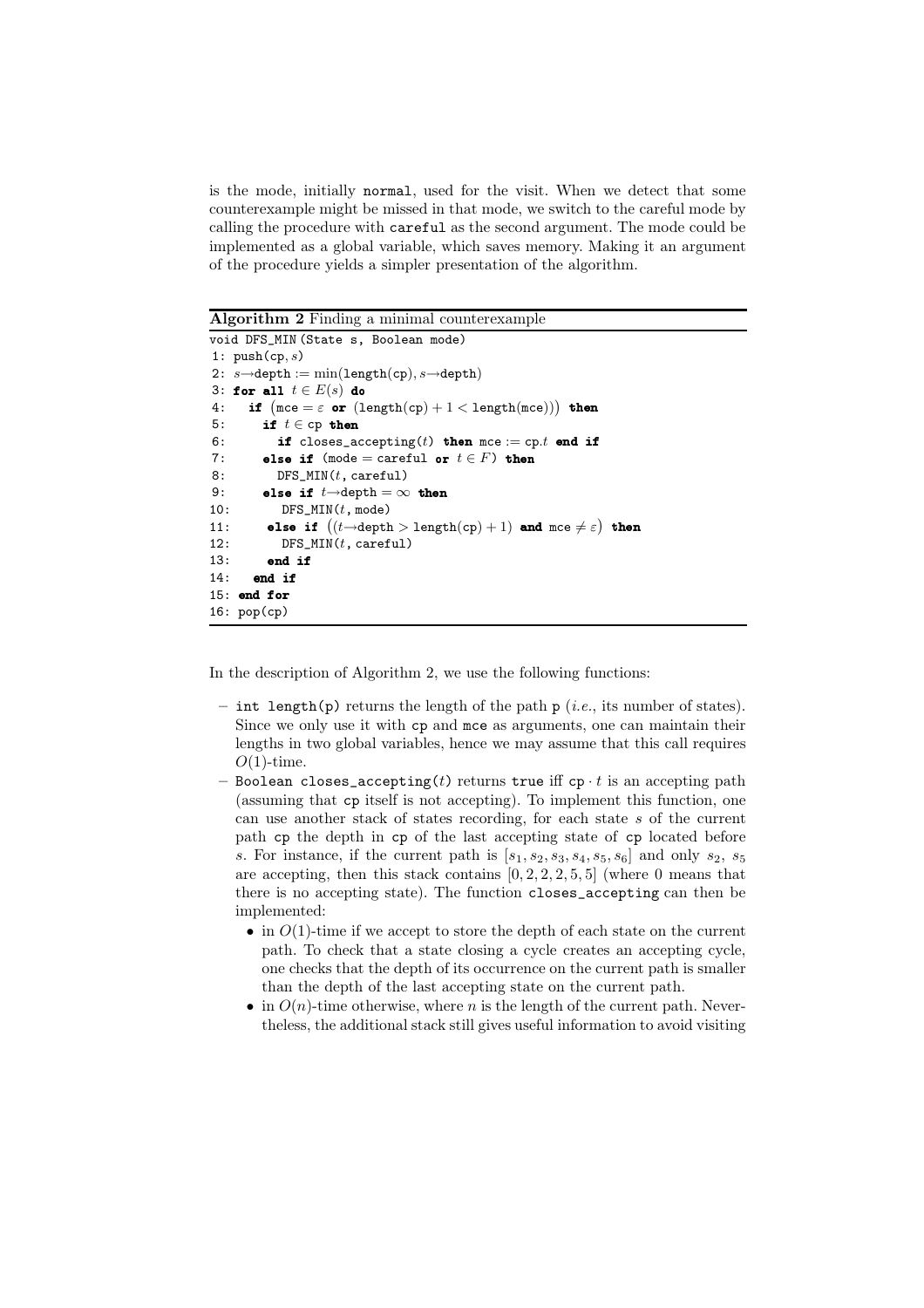the current path. For instance, if  $s \rightarrow$ depth (which will be smaller than the depth of s in  $cp$ ) is larger than the depth of the last accepting state on the current path, or if there is no accepting state on it, we know that s does not close an accepting path.

#### 3.3 Correctness of the algorithm

To prove that Algorithm 2 is correct, we introduce the lexicographic ordering on paths starting from the initial state of the automaton. Recall that if a state has  $k$  outgoing transitions, they are labeled from 1 to  $k$  according to the order in which they will be processed by the algorithm. Let  $\lambda : S \times S \to \mathbb{N}$  assigning to each edge its labeling. We extend  $\lambda$  to paths starting at  $s_1$  by letting  $\lambda(s_1)$  =  $\varepsilon$  and  $\lambda(s_1, s_2, \ldots, s_n) = \lambda(s_1, s_2) \lambda(s_2, s_3) \cdots \lambda(s_{n-1}, s_n)$ . If  $\gamma$  and  $\gamma'$  are two paths starting at  $s_1$ , we say that  $\gamma$  is lexicographically smaller than  $\gamma'$ , denoted  $\gamma \prec_{\text{lex}} \gamma'$ , if  $\lambda(\gamma)$  is lexicographically smaller than  $\lambda(\gamma')$  (with the usual order over N). We let  $\gamma \preceq_{\text{lex}} \gamma'$  iff  $\gamma \prec_{\text{lex}} \gamma'$  or  $\gamma = \gamma'$ .

The first observation is that the algorithm discovers paths in increasing lexicographic order. In other words, each call to DFS\_MIN makes the current path greater in the lexicographic ordering.

**Lemma 2.** Let  $\alpha$  and  $\beta$  be the values of  $cp$  after two consecutive executions of line 1 of Algorithm 2. Then,  $\alpha \prec_{lex} \beta$ .

Proof. First observe that the test at line 5 guarantees that the current path cp remains simple: DFS\_MIN will not be called on a state that would close the current path. Let  $\alpha = s_1 s_2 \cdots s_\ell$ . Then either no state is popped before the next execution of line 1, and  $\beta$  is of the form  $\alpha s_{\ell+1}$ , hence  $\alpha \prec_{\text{lex}} \beta$ . Or  $1 \leq k < \ell$ states are first popped, and the algorithm then pushes  $t$  on the current path. By definition of the transition labeling  $\lambda$ , t is a successor of  $s_{\ell-k}$  such that  $\lambda(s_{\ell-k}, s_{\ell-k+1}) < \lambda(s_{\ell-k}, t)$ . Hence, the new value of cp is  $\beta = s_1s_2 \cdots s_{\ell-k}t$ and  $\alpha \prec_{\text{lex}} \beta$ .

Corollary 1. Algorithm 2 halts on any input.

Proof. There is a finite number of simple paths in a finite graph, cp takes its values in this finite set and each recursive call makes it greater.  $\Box$ 

Since Algorithm 2 discovers an increasing sequence of paths in the lexicographic ordering, it is natural to introduce the following sequence  $(\gamma_i)_{0 \leq i \leq p}$ . Let  $S$  be the finite set of simple accepting paths. Recall that a simple accepting path is of the form  $\alpha s\beta s$  with  $\alpha s\beta$  simple and  $s\beta \cap F \neq \emptyset$ . Since the lexicographic ordering is total, we can define a sequence  $(\gamma_i)_{0 \leq i \leq p}$  as follows:

$$
\begin{cases}\n\gamma_0 &= \min_{\leq_{\text{lex}}} \mathcal{S} & \text{if } \mathcal{S} \neq \emptyset \\
\gamma_{i+1} = \min_{\leq_{\text{lex}}} \{\gamma \in \mathcal{S} \mid |\gamma| < |\gamma_i|\} & \text{if } \{\gamma \in \mathcal{S} \mid |\gamma| < |\gamma_i|\} \neq \emptyset\n\end{cases}
$$

where  $|\gamma|$  denotes the length of  $\gamma$ . By construction, the last element  $\gamma_p$  of this sequence is an accepting path of minimal length. Note that the sequence  $\gamma_0, \ldots, \gamma_p$ is increasing in the lexicographic ordering and decreasing in length. For  $\alpha, \beta \in \mathcal{S}$ , we let  $\alpha \subseteq \beta$  if  $\alpha \preceq_{\text{lex}} \beta$  and  $|\alpha| \leq |\beta|$ . We shall use the following simple fact.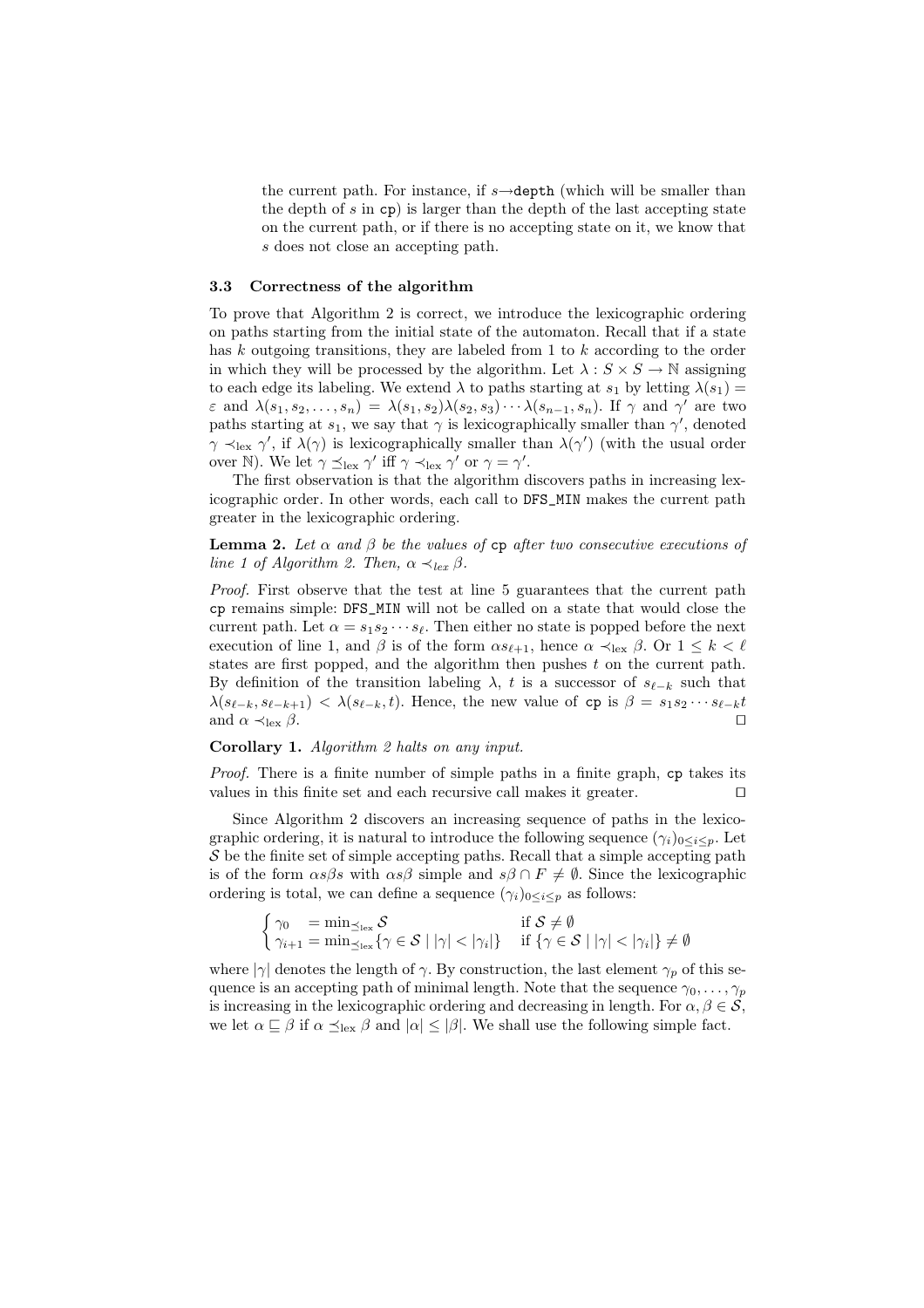**Fact 1** Each  $\gamma_i$  is  $\sqsubseteq$ -minimal in S.

Given a path  $\alpha$ , we let  $\min(\alpha) = \min\{i \mid \alpha \text{ is a prefix of } \gamma_i\}$  and  $\max(\alpha) =$  $\max\{i \mid \alpha \text{ is a prefix of } \gamma_i\}.$  By convention,  $\min(\alpha) = \infty$  and  $\max(\alpha) = -\infty$  if  $\alpha$  is not a prefix of some  $\gamma_i$ .

The next proposition implies in particular that Algorithm 2 is correct, since the last value taken by mce is precisely  $\gamma_p$ . It also shows what would be the behavior of a variant of our algorithm which outputs the successive values of mce. Although the time consumption of the algorithm is high, the algorithm can output all counterexamples of the sequence  $\gamma_i$  when they are discovered, and the user can stop the search at any time. For instance, Dekker's algorithm produces about 80 counterexamples.

Proposition 2. The successive values taken by the variable more during the execution of Algorithm 2 are  $\gamma_{-1} = \varepsilon, \gamma_0, \ldots, \gamma_p$ .

Proposition 2 is a direct consequence of Proposition 3 below. Indeed, DFS\_MIN is initially called with the parameters  $(s_1, \text{normal})$  if  $s_1 \notin F$  and  $(s_1, \text{careful})$ if  $s_1 \in F$ . If there exists a counterexample, the hypotheses of Proposition 3 are fulfilled at the beginning of the algorithm, with  $s = s_1$ ,  $\delta = \varepsilon$  and  $k = 0$ . Hence, at the end of the initial call of DFS\_MIN on  $s_1$ , the value of mce is  $\gamma_{\max(s_1)} = \gamma_p$ .

**Proposition 3.** Let δs be a strict prefix of  $\gamma_k$  with  $k = \min(\delta s) < \infty$ . Assume that at the beginning of a call DFS\_MIN(s, mode), we have  $cp = \delta$  and that for all prefixes  $\delta_1r$  of  $\delta s$  we had mce =  $\gamma_{\min(\delta_1r)-1}$  at the beginning of the call  $DFS\_MIN(r, \_$ ). Then, at the end of the call  $DFS\_MIN(s, mode)$ , we have  $\mathsf{mce} = \gamma_{\max(\delta s)}.$  Moreover, whenever the variable  $\mathsf{mce}$  is updated, it is switched from some  $\gamma_{\ell-1}$  to  $\gamma_{\ell}$  with  $\ell \geq 0$ .

The proof of this proposition in turn uses Lemma 3.

*Proof.* Let  $T = \{t \in E(s) \mid \min(\delta st) < \infty\}$ . Since  $\delta s$  is a strict prefix of  $\gamma_{\min(\delta s)}$ , we have  $T \neq \emptyset$ . Write  $T = \{t_1, \ldots, t_n\}$  with  $\lambda(s, t_i) < \lambda(s, t_{i+1})$  for all  $1 \leq i < n$ . We use an induction on  $|\gamma_k| - |\delta s| \geq 1$ .

*Claim.* If before line 4 when considering  $t_i \in E(s)$  we have mce =  $\gamma_{\min(\delta st_i)-1}$ then after line 14 of this iteration we have  $mce = \gamma_{\text{max}(\delta s t_i)}$ .

Let  $t = t_i$  and  $\ell = \min(\delta st)$ . Either  $\ell = 0$  and  $mce = \varepsilon$  or  $|cp| + 1 = |\delta st| \le$  $|\gamma_{\ell}|$  < |mce| and the test line 4 succeeds.

The first case is when  $t \in \text{cp} = \delta s$ . Then, we have  $\gamma_{\ell} = \delta st$  and t closes and accepting path. Therefore, mce is updated to  $\gamma_{\ell}$ . For any other successor v of s with  $\lambda(s, v) > \lambda(s, t)$ , we have  $|\delta s v| = |\gamma_{\ell}| = |\text{mce}|$ , hence the test line 4 fails. Therefore, the value of mce remains  $\gamma_{\ell}$  until the end of the call DFS\_MIN(s,\_). Moreover, from  $\gamma_{\ell} = \delta st$  we deduce that  $i = n$  and  $\gamma_{\ell} = \max(\delta st_n) = \max(\delta s)$ which proves the claim.

The second case is when  $t \notin \mathsf{cp} = \delta s$ . All hypotheses of Lemma 3 are fulfilled, hence DFS\_MIN(t, \_) is called. When DFS\_MIN(t, \_) is called,  $\delta st$  is a strict prefix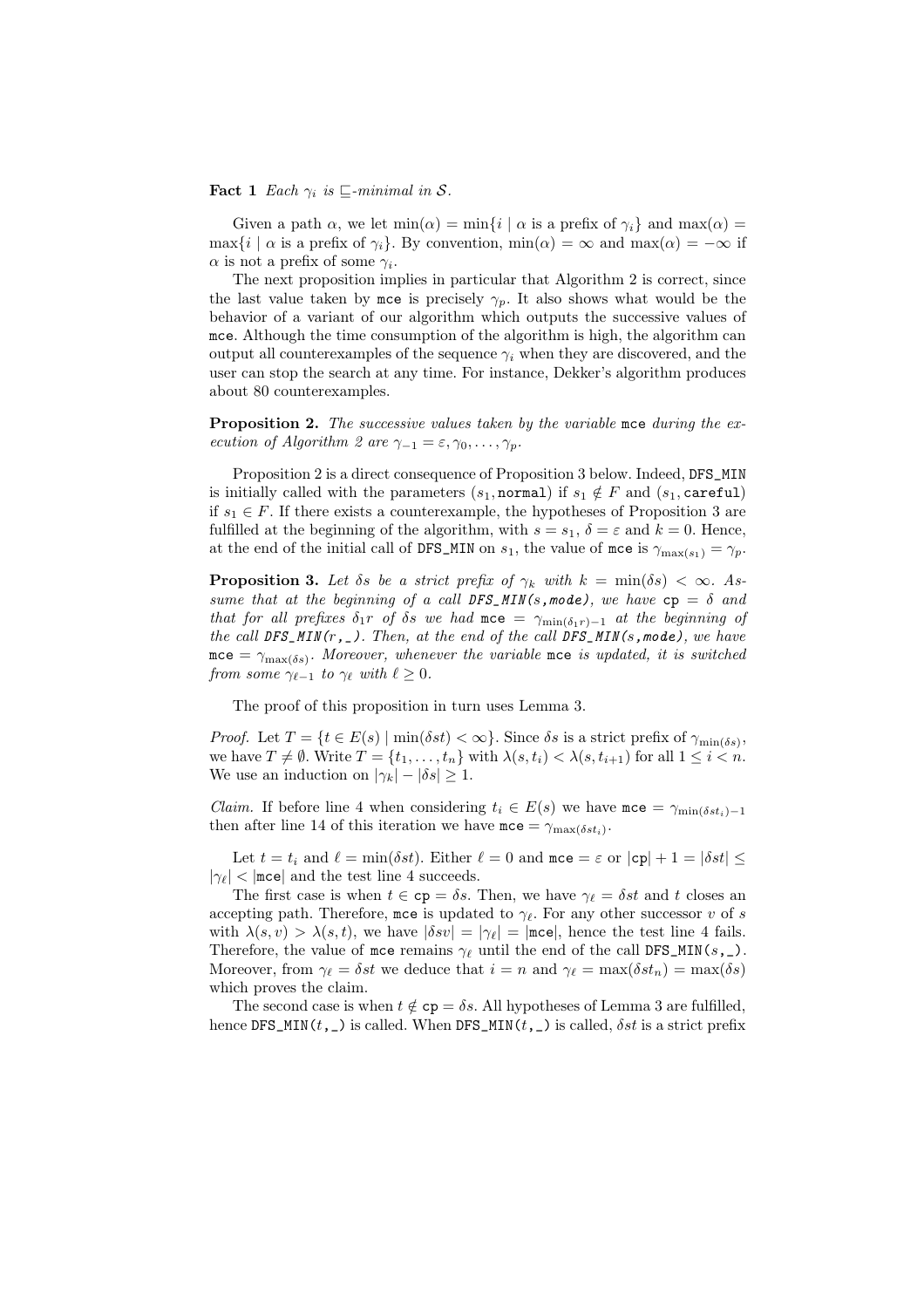of  $\gamma_{\ell}$ , cp =  $\delta s$ , mce =  $\gamma_{\ell-1} = \gamma_{\min(\delta st)-1}$  and for all prefixes  $\delta_1 r$  of  $\delta s$  we had mce =  $\gamma_{\min(\delta_1 r)-1}$  at the beginning of the call DFS\_MIN(r, \_). Therefore, the hypotheses of Proposition 3 are fulfilled and since  $|\gamma_{\ell}| - |\delta st| < |\gamma_k| - |\delta s|$  we get by induction that  $mce = \gamma_{max(\delta s t)}$  at the end of the call DFS\_MIN(t,\_). The claim is proved.

Now, we show by induction on i that before line 4 when considering  $t_i \in E(s)$ we have  $mce = \gamma_{\min(\delta st_i)-1}$ .

Note that  $k = \min(\delta s) = \min(\delta s t_1)$ . By definition of  $\gamma_k$ , no successor t of s with  $\lambda(s,t) < \lambda(s,t_1)$  may be such that  $\delta st$  is on a simple accepting path of length less than  $|\gamma_{k-1}|$  (with the convention  $|\gamma_{-1}| = \infty$ ). Hence, the value of mce remains  $\gamma_{k-1}$  until  $t_1 \in E(s)$  is considered. The property holds for  $i = 1$ .

Assume now that the property holds for some  $i < n$ . From the claim, we get mce = max( $\delta st_i$ ) after the iteration for  $t_i \in E(s)$ . Let  $q = \max(\delta st_i)$ . Note that  $min(\delta st_{i+1}) = max(\delta st_i) + 1 = q + 1$ . By definition of  $\gamma_{q+1}$  and of the set T, no successor v of s with  $\lambda(s,t_i) < \lambda(s,t_i) < \lambda(s,t_{i+1})$  may be such that  $\delta s v$  is on a simple accepting path of length less than  $|\gamma_q|$ . Hence, the value of mce remains  $\gamma_q$  until  $t_{i+1} \in E(s)$  is considered and the property still holds for  $i+1$ .

Finally, before line 4 when considering  $t_n \in E(s)$  we have  $\text{mce} = \gamma_{\min(\delta st_n)-1}$ . Using the claim, we get  $mce = max(\delta st_n)$  after the iteration for  $t_n \in E(s)$ . Note that  $\max(\delta st_n) = \max(\delta s)$ . By definition of the set T, no successor v of s with  $\lambda(s,t_n) < \lambda(s,v)$  may be such that  $\delta sv$  is on a simple accepting path of length less than  $|\gamma_{\max(\delta s)}|$ . Hence, the value of mce remains  $\gamma_{\max(\delta s)}$  until the end of  $DFS\_MIN(s, mode)$  and the proposition is proved.

The proof of the next lemma uses auxiliary results (Lemmas 5 and 6 below) on paths that are totally independent of the algorithm.

**Lemma 3.** Let  $\delta$ st be a simple path with  $\ell = \min(\delta s t) < \infty$ . Assume that, while considering  $t \in E(s)$  in DFS\_MIN(s, \_), we have  $cp = \delta s$  and mce  $= \gamma_{\ell-1}$  and that for all prefixes  $\delta_1 r$  of  $\delta s$  we had mce =  $\gamma_{\min(\delta_1 r)-1}$  at the beginning of the call  $DFS\_MIN(r, \_$ ). Then,  $DFS\_MIN(t, \_)$  is called.

*Proof.* We let  $\alpha' = \delta s$ . Assume first that  $\ell = 0$ , so that  $\alpha' t$  is a prefix of  $\gamma_0$ . Since mce =  $\gamma_{-1} = \varepsilon$ , the test line 4 succeeds. Since  $\alpha' t$  is simple and  $cp = \alpha'$ , the test line 5 fails. Assume that the test line 7 fails. Then, the mode of the algorithm is necessarily normal, and in particular there is no accepting state on  $cp = \alpha'$ . Moreover, t is not accepting:  $\alpha' t \cap F = \emptyset$ . If the test line 9 also fails, then t has already been visited along a simple path that we denote  $\beta'$ t. By Lemma 2, we have  $\beta' t \prec_{\text{lex}} \alpha' t$ . This situation is impossible by Lemma 6. Hence the test line 9 must succeed and DFS\_MIN $(t, \_)$  is called in this case.

Assume now that  $\ell \neq 0$ . We have  $|\mathbf{cp}| + 1 = |\alpha' \mathbf{t}| \leq |\gamma_{\ell}|$  since  $\alpha' t$  is a prefix of  $\gamma_{\ell}$ . Further,  $|\gamma_{\ell}| < |\gamma_{\ell-1}|$  by definition of the sequence  $(|\gamma_i|)_i$ . Since mce =  $\gamma_{\ell-1}$ , we deduce that the test line 4 succeeds. Since  $\alpha'$  is simple and  $cp = \alpha'$ , the test line 5 fails. Assume that the test line 7 fails. We show as before that  $\alpha' t \cap F = \emptyset$ . Assume that the test line 9 also fails. Then, there exists a simple path  $\beta' t$  such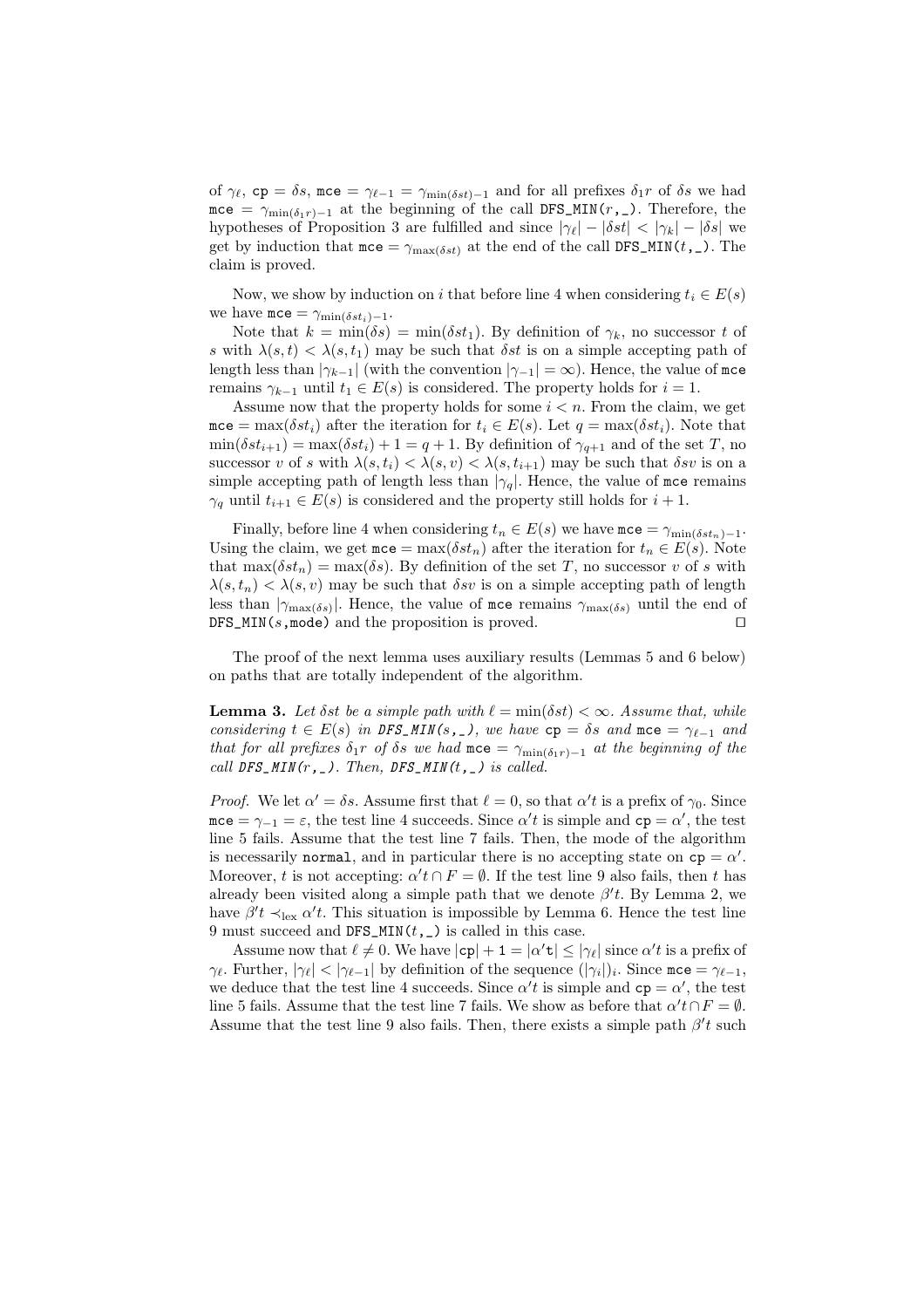that  $\beta' t \prec_{\text{lex}} \alpha' t$  and  $|\beta' t| = t \rightarrow$ depth. If  $|\beta' t| > |\gamma_{\ell}|$ , then  $t \rightarrow$ depth =  $|\beta' t| >$  $|\alpha' t| = |\mathbf{c} \mathbf{p}| + 1$  and DFS\_MIN(t, \_) is called on line 11.

Assume now that  $|\beta' t| \le |\gamma_{\ell}|$ . We want to apply Lemma 5 with  $\alpha = \gamma_{\ell}$ . Recall that  $\gamma_{\ell}$  is a simple accepting path which is  $\sqsubseteq$ -minimal in S. Note that  $\alpha' t$  is a prefix of  $\alpha$  which satisfies property (1) of Lemma 5 and it remains to show that  $\alpha'$ t is minimal with this property. Since the algorithm is still in mode normal (the test line 7 failed), for all prefixes  $\delta_1 r$  of  $\alpha'$ , we had  $r \rightarrow$ depth =  $\infty$  when the call to DFS\_MIN( $r$ , normal) was made. By hypothesis, at the beginning of this call, we had mce =  $\gamma_{\ell_1-1}$  where  $\ell_1 = \min(\delta_1 r)$ . Assume that there is a simple path  $\beta'_1 r \prec_{\text{lex}} \delta_1 r$ . Let  $\beta''_1 \sqsubseteq \beta'_1$  be  $\sqsubseteq$ -minimal with this property. Since  $\beta''_1 r$  was not visited before  $\delta_1 r$ , and since  $\beta_1''$  is  $\sqsubseteq$ -minimal, we have  $|\beta_1' r| \ge |\beta_1'' r| \ge |\gamma_{\ell_1 - 1}| >$  $|\gamma_{\ell}| = |\alpha|$  and property (1) of Lemma 5 does not hold for  $\delta_1 r$ . Therefore,  $\alpha' t$  is the shortest prefix of  $\alpha = \gamma_{\ell}$  satisfying (1) and Lemma 5 implies that  $|\beta'| > |\alpha'|$ . We conclude as above that DFS\_MIN( $t$ , \_) is called on line 11.  $\square$ 

**Lemma 4.** Let  $\delta = \alpha s \beta s$  be a path with  $s \beta \cap F \neq \emptyset$ , as simple and  $\alpha s \cap \beta = \emptyset$ . We can construct a simple accepting path  $\delta' = \alpha' s' \beta' s'$  such that  $|\delta'| \leq |\delta|$  and  $\alpha s$  is a prefix of  $\alpha's'$ .

*Proof.* Assume that  $\delta$  is not a simple accepting path. Let t be the first state occuring twice in β. Then, we write  $\beta = \beta_1 t \beta_2 t \beta_3$  with  $t \notin \beta_1 \beta_2$ . If  $s\beta_1 t \beta_3 \cap F \neq \emptyset$ then we let  $\delta' = \alpha s \beta_1 t \beta_3 s$ . The path  $\delta'$  still satisfies the hypotheses of the lemma (with the same  $\alpha$  and s) and we have  $|\delta'| < |\delta|$ . Hence we can conclude by induction. Otherwise, we let  $\delta' = \alpha s \beta_1 t \beta_2 t$ . Again,  $\delta'$  still satisfies the hypotheses of the lemma and  $|\delta'| < |\delta|$ . Since  $\alpha s$  is a prefix of  $\alpha s \beta_1 t$ , we can again conclude by induction.  $\Box$ 

**Lemma 5.** Let  $\alpha \in S$  be a simple accepting path which is  $\sqsubseteq$ -minimal in S. Assume that there exists a prefix  $\alpha'$ t of  $\alpha$  satisfying

 $\alpha'$ t  $\cap$  F = Ø,  $\beta'$ t  $\prec_{lex} \alpha'$ t and  $|\beta'$ t|  $\leq |\alpha|$  for some simple path  $\beta'$  $(1)$ 

For the shortest prefix  $\alpha'$ t of  $\alpha$  satsisfying (1) we have  $|\beta'| > |\alpha'|$ .

*Proof.* Let  $\alpha_1$  be the greatest common prefix of  $\alpha'$  and  $\beta'$ . We write  $\alpha' = \alpha_1 \alpha_2$ and  $\beta' = \alpha_1 \beta_2$ . Note that the transition between the last state of  $\alpha_1$  and the first state of  $\beta_2 t$  is strictly smaller than the transition between the last state of  $\alpha_1$  and the first state of  $\alpha_2 t$ . Hence, for all nonempty prefixes  $\beta_2'$  of  $\beta_2 t$  and  $\alpha_2'$ of  $\alpha_2 t$ , we have  $\alpha_1 \beta_2' \prec_{\text{lex}} \alpha_1 \alpha_2'$ .

Assuming by contradiction that  $|\beta_2| \leq |\alpha_2|$  we will build a simple accepting path  $\beta$  with  $\beta \prec_{\text{lex}} \alpha$  and  $|\beta| \leq |\alpha|$ , a contradiction with the  $\sqsubseteq$ -minimality of  $\alpha$ .

Write  $\alpha = \alpha' t \alpha''$  and let s be the first state on  $\beta_2 t$  which occurs also on  $t \alpha''$ . We write  $\beta_2 t = \beta_2' s \beta_2''$  and  $\alpha'' = \alpha_3 s \alpha_4$  with  $s \notin \alpha_3$ . Below, whenever we state that a path is simple, this follows from the definition of s and  $\alpha_3$  and from the fact that  $\alpha$  and  $\beta'$ t are simple.

$$
s_1 \xrightarrow{\alpha_1} \underbrace{\alpha_2}_{\beta'_2 \searrow s} \underbrace{\beta''_2}_{\beta''_2} t \xrightarrow{\alpha_3} s \xrightarrow{\alpha_4} v
$$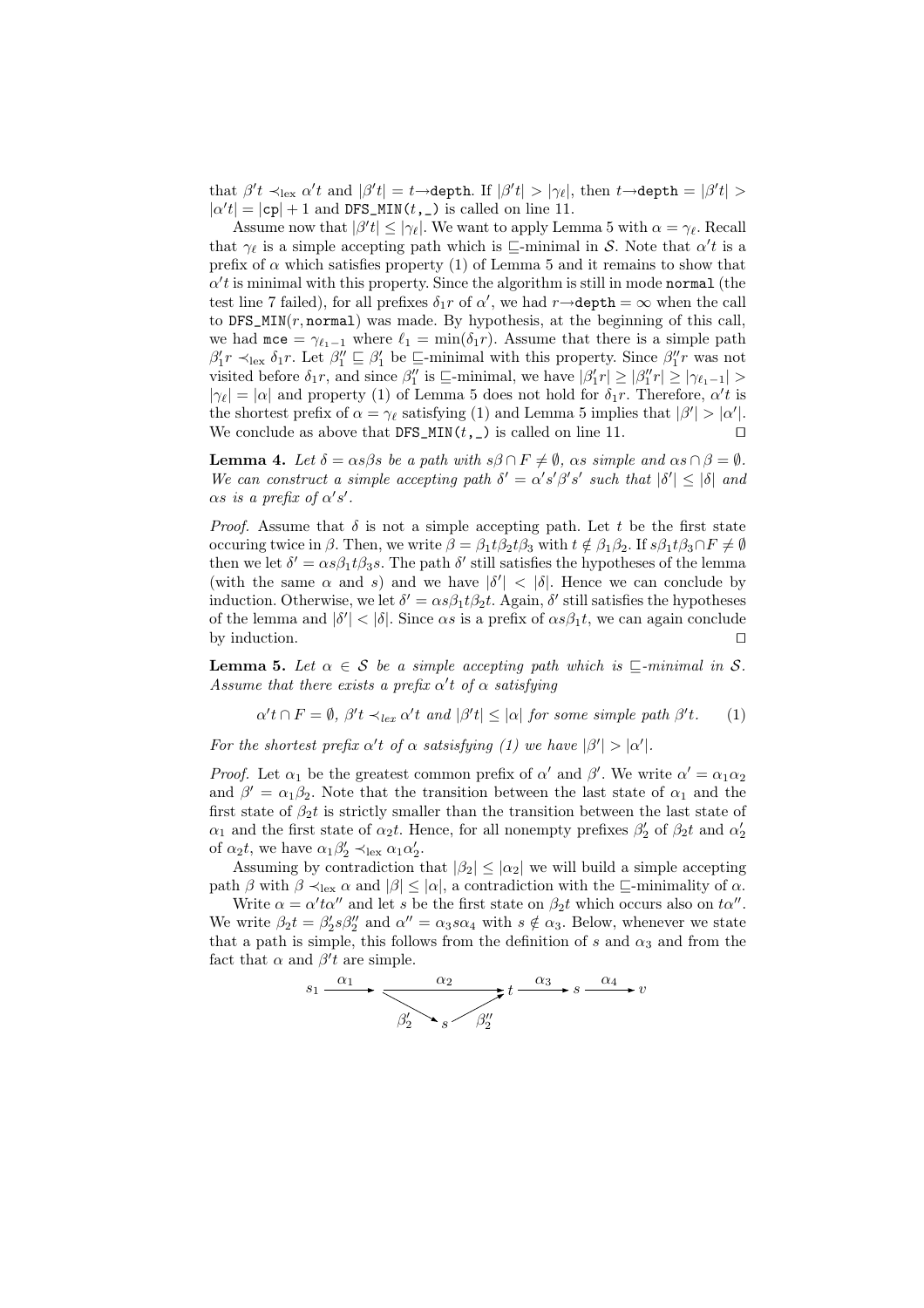1. Assume that  $\alpha_3 s$  contains a final state. Then,  $\delta = \alpha_1 \beta_2' s \beta_2'' \alpha_3 s$  is an accepting path which is not necessarily simple. Yet,  $\beta' t = \alpha_1 \beta_2' s \beta_2''$  is simple. Hence  $\alpha_1 \beta_2' s$  is simple. Moreover,  $\alpha_1\beta_2's \cap \beta_2''\alpha_3 = \emptyset$  since  $\alpha$  and  $\beta_2t$  are simple and by definition of s and  $\alpha_3$ . Applying Lemma 4, we obtain a simple accepting path  $\beta$  with  $|\beta| \le |\delta| \le |\alpha|$  and  $\alpha_1\beta_2's$  is a prefix of  $\beta$ . We deduce that  $\beta \prec_{\text{lex}} \alpha$  as announced.

Assume now that  $\alpha_3 s \cap F = \emptyset$ , so that  $\alpha_4 \cap F \neq \emptyset$ , and let v be the last state of  $\alpha$ . By definition of an accepting path, v is also the seed of the accepting loop. 2. We first show that v does not occur in  $\alpha_2$ . Assume by contradiction that  $\alpha_2 =$  $\alpha'_2 v \alpha''_2$  and consider the simple path  $\delta = \alpha_1 \beta'_2 s \alpha_4 = \delta' v$ . We have  $\delta' v \prec_{\text{lex}} \alpha_1 \alpha'_2 v$ and  $|\delta' v| \leq |\alpha|$ , a contradiction with the fact that t is the first such state. 3. If v does not occur in  $t\alpha_3$  then we let  $\beta = \alpha_1\beta_2's\alpha_4$ .

4. If v occurs in  $t\alpha_3$  then we write  $t\alpha_3 = \alpha'_3 v \alpha''_3$  and we let  $\beta = \alpha_1 \beta'_2 s \alpha_4 \alpha''_3 s$ .

In both cases, we can check that  $\beta$  is a simple accepting path and that  $\beta \prec_{\text{lex}} \alpha$  and  $|\beta| \leq |\alpha|$  as desired.

**Lemma 6.** If  $\alpha'$ t is a prefix of  $\gamma_0$  with  $\alpha'$ t  $\cap$  F =  $\emptyset$  then there is no simple path  $\beta'$ t with  $\beta'$ t  $\prec_{lex} \alpha'$ t.

*Proof.* Assume by contradiction that there exists a prefix  $\alpha'$  of  $\gamma_0$  such that  $\alpha' t \cap F = \emptyset$  and  $\beta' t \prec_{\text{lex}} \alpha' t$  for some simple path  $\beta' t$ . In the following, we assume that  $\alpha'$  is the shortest such prefix of  $\gamma_0$ . We will build a simple accepting path β with  $\beta \prec_{\text{lex}} \gamma_0$ , a contradiction with the definition of  $\gamma_0$ .

We proceed exactly as in the proof of Lemma 5. The only difference is in case (2) when v occurs in  $\alpha_2$ . Here we let  $\beta = \alpha_1 \beta_2 s \alpha_4 \alpha_2'' t \alpha_3 s$ . Note that we may have  $|\beta| > |\gamma_0|$  but we can show that  $\beta$  is a simple accepting path with  $\beta \prec_{\text{lex}} \gamma_0$ , a contradiction with the  $\preceq_{\text{lex}}$ -minimality of  $\gamma_0$ .

#### 3.4 Remarks on the algorithm

To keep the presentation simple, we have described the algorithm starting from a fresh input. However, one can also start from an automaton already tagged by Algorithm 1. Since no counterexample can go through a black state, this allows us to backtrack in the depth-first search as soon as a black state is seen. This shortens obviously the search by cutting useless parts of the automaton.

Moreover, one can also bound the search by the size of the counterexample produced by Algorithm 1. More precisely, Algorithm 2 is well suited for bounded model-checking. One can give it a bound  $B$  for the depth of the research, and it would find successively the counterexamples  $\gamma_{\ell}, \gamma_{\ell+1}, \ldots, \gamma_p$  where  $\ell$  is the first index such that  $|\gamma_{\ell}| < B$ . This amounts only to changing the test of line 4 by

 $(\texttt{mce} = \varepsilon \texttt{ and } (\texttt{length}(\texttt{cp}) + 1 < B)) \texttt{ or } (\texttt{length}(\texttt{cp}) + 1 < \texttt{length}(\texttt{mce}))$ 

## 4 Implementation and experimental results

The algorithm presented in Section 2 is quite efficient and visits each state at most twice (in view of Remark 1) in order to find a first counterexample.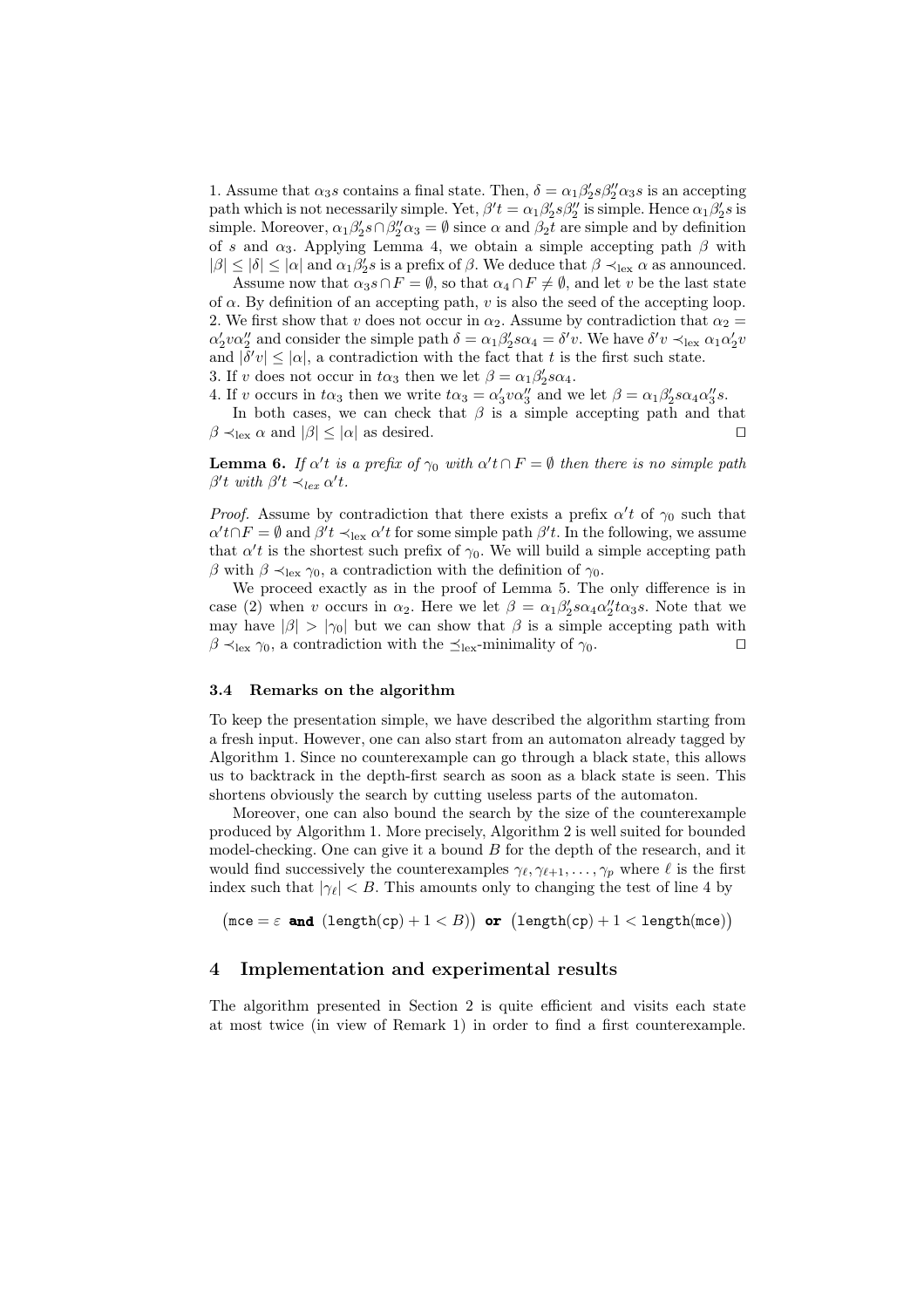The second algorithm on the other hand finds the shortest counterexample at the expense of revisiting states much more often. In the worst case, its time complexity is exponential. In order to get the best of the two, we could start with the first algorithm until a first counterexample is found (if any) and then switch to the second algorithm to find the shortest counterexample.

In the prototype used to obtain the experimental results presented below, we actually used SPIN's algorithm for finding the first counterexample instead of our algorithm presented in Section 2. Then we switch to our minimization algorithm of Section 3. The reason is that more in-depth changes have to be carried out on SPIN's code to implement our algorithm of Section 2 and our primary goal was just to minimize the size of the counterexample. We are currently implementing the algorithm of Section 2 and since it is always more efficient than SPIN's one, more improvements can be expected.

In the synchronized product between the model and the LTL automaton built by SPIN, there is a strict alternation between transitions of the model and transitions of the LTL automaton (see [9]). Therefore all accepting paths are of odd length and when minimizing the size of a counterexample we can replace line 4 of Algorithm 2 by  $length(np)+2 < length(mce)$ . The test line 4 works in fact for an arbitrary Büchi automaton. This trivial optimization is important for our algorithm since it may revisit states quite often.

We have conducted experiments for various algorithms and specifications. Experiments for which the model does not satisfy the specification and counterexamples exist are gathered in Table 1. We compare our algorithm with SPIN -i

|             |                       | $SPIN - i$    | Contrex      |
|-------------|-----------------------|---------------|--------------|
|             | counterexample length | 55            | 19           |
| Peterson    | states stored         | 80            | 85           |
|             | states matched        | 1968          | 9469         |
|             | computation time      | 0.030s        | 0.070s       |
|             | counterexample length | 173           | 23           |
| Dekker      | states stored         | 539           | 543          |
|             | states matched        | 48593         | $2.5 * 10^6$ |
|             | computation time      | 0.240s        | 11.420s      |
|             | counterexample length | 5             | 5            |
| Dijkstra    | states stored         | 211258        | 209687       |
| $(3$ users) | states matched        | $1.96928e+09$ | 654246       |
|             | computation time      | 71m27.700s    | 1.780s       |
|             | counterexample length | 97            | 17           |
| Hyman       | states stored         | 123           | 157          |
|             | states matched        | 7389          | 40913        |
|             | computation time      | 0.080s        | 0.210s       |

Table 1. Experiments for various algorithms when a counterexample does exist

which tries to reduce the size of the counterexample. Clearly SPIN -i does not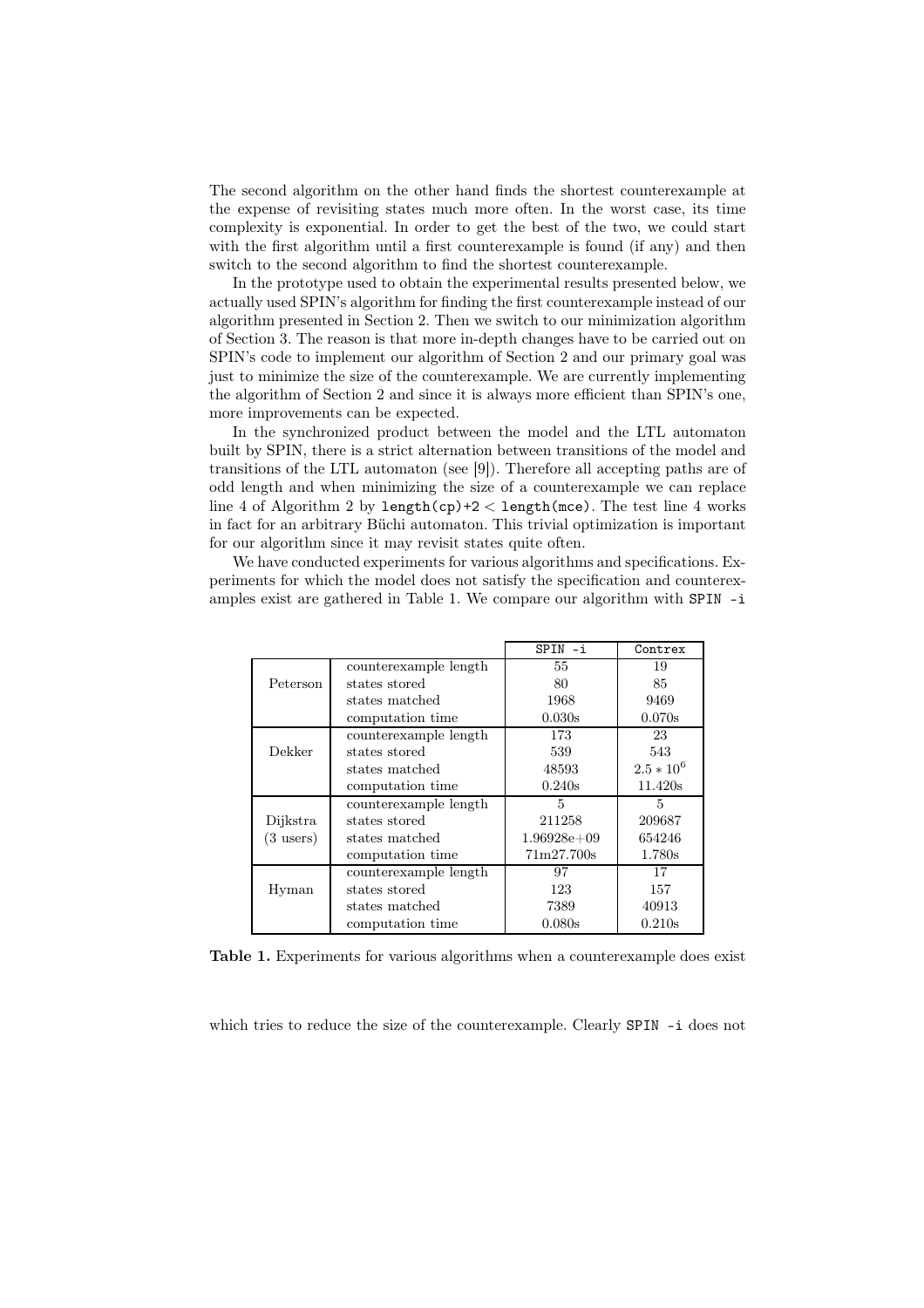find the shortest counterexample while we have proved in Section 3 that our algorithm does. The automata of the specifications (never-claims) have been generated by the tool LTL2BA [6] both for the verification with SPIN -i and with our algorithm. For each experiment, we show, in addition to the size of the minimal counterexample found, the number of different states visited by the algorithms (states stored). The last information (states matched) is the number of states (re)visited during the algorithm. Here, each time a state is (re)visited this counter is incremented. The execution time which is indicated is the user time (the system time is negligible in all cases) obtained on a Pentium III 700Mhz with 1Gb of RAM and 1Gb of cache.

As expected, our algorithm needs in general to revisit more states that SPIN's in order to really find the minimal counterexample. Yet, there are cases where SPIN's algorithm is less efficient than ours. The reason is that SPIN -i does not test whether a counterexample already exists (test more  $\neq \varepsilon$ , line 11 of Algorithm 2). For Dijkstra's algorithm, there is no counterexample in the left part of the graph. Therefore, until the first counterexample has been found, our algorithm does not switch to careful mode, even if a state's depth gets lowered.

# 5 Conclusion and open problems

The main contribution of this paper is the algorithm presented in Section 3 which finds a shortest accepting path in a Büchi automaton. It actually finds a sequence of counterexamples of decreasing length which it can output. It has been implemented and the comparison with SPIN's algorithm clearly demonstrates its superiority in counterexample length. We also proposed an algorithm to find a counterexample, without trying to minimize its length, which is more efficient than SPIN's. It avoids unnecessary revisits of states and hence finds a counterexample more quickly. We plan to implement this algorithm and to compare it experimentally with SPIN. Further, this algorithm detects states that cannot be part of an accepting path (black states). Hence, using it instead of SPIN's before searching for a minimal counterexample should improve the performance of our second algorithm.

Finding a shortest counterexample with a depth-first search algorithm is time consuming because we need to revisit states many times. A general goal for improving the efficiency is to detect more states that need not be revisited.

Another important issue is to be able to deal with partial order reductions. While the first nested-DFS algorithm [5] failed in the presence of partial order reductions, the version of [10] is able to cope with some reductions. We need to investigate whether our algorithms can handle partial order reductions with reasonable memory requirements.

Finally, it would be interesting to find ways to minimize the length of the counterexample with respect to the model and the LTL specification. Instead, existing algorithms search for counterexamples for the model and a specific automaton associated with the LTL specification. It is often the case that this